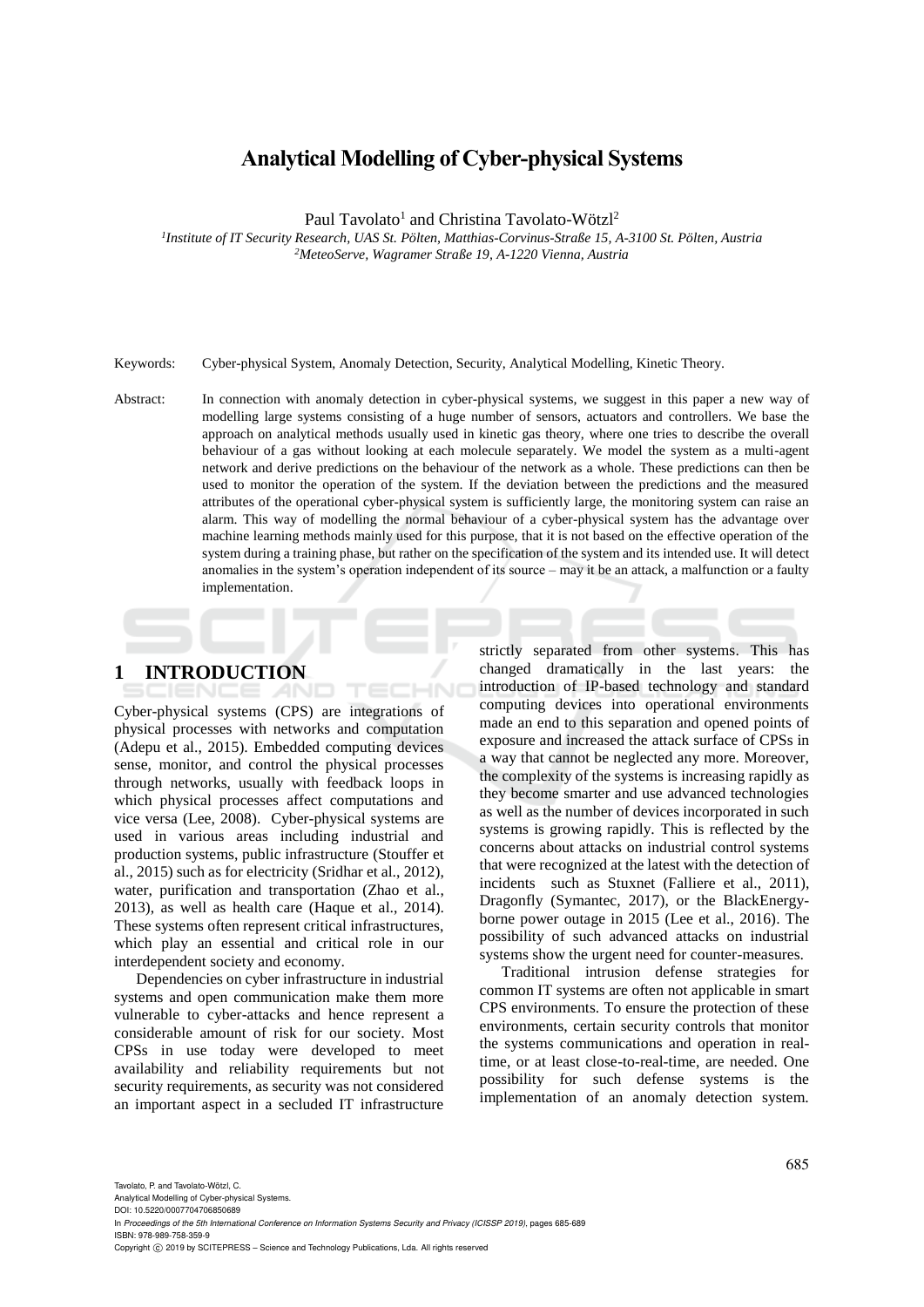Anomaly detection systems consist of a formal model of normal system behavior and a monitoring system that compares in real time the actual behavior of the system with this model. Too large deviations of the system's behavior from the model are distinguished as anomalies and will raise an alarm. As of today the formal systems used in connection with anomaly detection systems are mostly of statistical nature: outlier detection, cluster analysis, hidden Markov models; few are of structural nature: neural networks, association rules, syntactic pattern matching (Chandola et al., 2009).

This paper suggests a new method for describing the behavior model of a CPS. The idea is to model a CPS in a way known from physics and similar to equations used in kinetic theory. The macroscopic behavior of a gas (or a liquid) is derived from the behavior – the interactions – of the molecules it consists of. For reason of the vast number of molecules, it is not feasible to look at each molecule individually. Kinetic theory overcomes that difficulty by analytically deriving the macroscopic behavior of the gas or liquid. The analogy used here is the fact that a large CPS consists of a huge number of sensors, actuators and PLCs, and can be modelled as a multiagent system. The components interact by exchanging data over the network. An interaction is the exchange of data between two agents. We want to model the behavior of such multi-agent systems without looking at each component individually.

In the area of information processing the idea of modeling multi-agent systems analytically by drawing analogies to physics has so far mainly been used to study opinion dynamics in social networks (Monica and Bergenti, 2018; Monica and Bergenti, 2016). Only for very specific problems in mobile wireless networks, analytical models have been used so far as in (Keung et al., 2010). The main difference to applications in physics is contained in the rules that guide the interactions of the components: while molecules behave according to the laws of physics, the interactions of components of a CPS are mainly driven by the program logic of the PLC software. An overview of kinetic theory can be found e.g. in (Pareschi and Toscani, 2013), more advanced topics are covered in (Bellouquid and Delitala, 2006).

### **2 MODELLING OUTLINE**

We assume that every component of the CPS is an agent in a multi-agent system. There is a set of attributes (a vector) associated with each agent representing its current state. Usually statements

about multi-agent systems are calculated by means of simulations. In this paper, however, we introduce an analytic point of view. This has the advantage that it is independent of the simulation setup and will lead to a more general model – provided that the hypotheses used to derive them are valid. We have:

- A set of components (agents) C
- Each component is associated with a state vector **q** that changes dynamically.
- Components interact by exchanging messages.
- Interactions are determined by interaction protocols that define the reactions on input (either as a message from another component or as an input from the outside).
- Interactions occur when a component receives a message from another component or from an external source (input).

As we have three main different kinds of components, we group them statically into three disjoint classes  $C = S \cup A \cup PLC$ :

- The class of sensors S
- The class of actuators A
- The class of programmed logic controllers PLC **Definition**

The interaction between the components can only occur according to the topology of the network interconnecting the components. This network is modelled by a directed graph  $NW = (C,E)$ ; the vertexes of the graph are the components and we define the set of edges E between a sender vertex  $c_i$ and a receiver vertex  $c_i$  if  $c_i$  can send a message to  $c_i$ . Usually the receiver changes its state upon receiving a message. External inputs may induce state changes, too. As a rule, the components of class S receive external inputs and send messages to components of class PLC; components of class PLC receive messages from components of classes S and PLC and send messages to components of class A and class PLC; components of class A receive messages from components of class PLC and may send messages to external devices (like e.g. motors, or human interfaces).

Furthermore, we assume that the system is large (consists of many components), so it is not feasible to look at the state of each component individually, but the analysis of the system as a whole is interesting. The goal is the study of the dynamics of specific features of the system that characterize its normal behaviour. The first step towards this goal is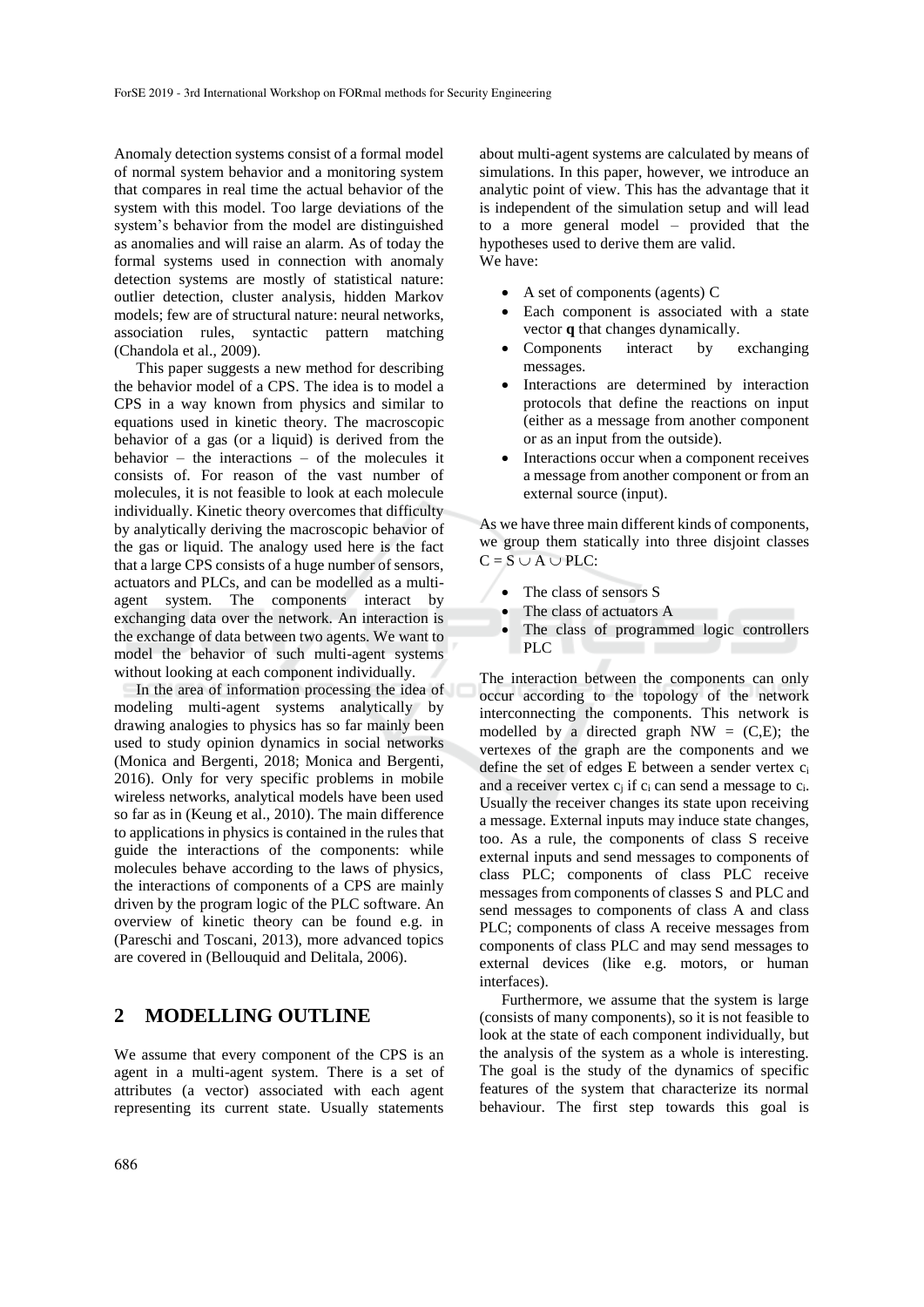formulate functions that will predict the behaviour of the system. This means to find a function that would relate the state of a component of a class to its changing over time. Time being a continuous variable we have to define a density function of a class x:

$$
f_x(\mathbf{q},t)d^{\prime}\mathbf{q} \tag{1}
$$

Representing the number of agents of class x whose states are in  $(\mathbf{q}, \mathbf{q} + d\mathbf{q})$  at time  $t \ge 0$ .

The density function of the CPS as a whole can be computed as:

$$
f(\mathbf{q},t)d\mathbf{q} = \sum f_x(\mathbf{q},t)d\mathbf{q} \qquad (2)
$$

for each of the three classes x.

The average state of the components of class x at time  $t \geq 0$  can then be computed as

$$
\mathbf{u}_{x}(t) = \frac{1}{nx} \int_{Q} \mathbf{q} f x(\mathbf{q}, t) d' \mathbf{q}
$$
 (3)

where  $n_x$  is the number of elements of class x and Q is the set of all states. Moreover, we could compute a weighted standard deviation.

The next step would be to define a balance equation for the system. Such an equation must define a collisional operator  $\mathcal{I}_x$  that accounts for all possible interactions between the components of class x with components of any other class s.

$$
\mathcal{J}_{x} = \sum \mathcal{Q}_{s,x}[f_{x}, f_{r}] = \frac{\partial f_{r}}{\partial t}(q_{r}, t) \qquad (4)
$$

by summing over all classes s. The term  $Q_{s,x}[f_x, f_r]$ depends on the interaction rules.

The definition of  $\mathcal{Q}_{s,x}[f_x, f_r]$  is the most complicated part of the modelling. We assume that an interaction consists of a component  $c_1$  sending a message to another component  $c_2$  containing the current state of  $c_1$  and component  $c_2$  replying with another message (and may or may not send other messages to other components). Both components may update their state in the course of an interaction. The interaction rules must account for external inputs by containing flow terms that influence the interaction. Interactions change the states of the two neighbouring components that interact; more precisely, they link pre-interaction states with postinteraction states.

The interaction of components from classes S and A are rather simple and do not need special attention. Interactions from components of class S to components of class PLC just change one (or more) values in the state vector of the receiver. Interactions from components of class PLC to components of class A change a value in the state vector of the

receiver and may induce an external output. Interactions of the components of class PLC are more complex as they represent the computational logic of the CPS, which is realised by the software running at the component.

To define the interactions of the components from class PLC, we must look at the pre- and postinteraction states of these components; these relationships define the interactions. We assume that PLC software for CPS is developed in a rigorous way, which means that the functions of the program are designed by use of an at least semi-formal design language (such as SysML or other UML derivatives) or even a formal language (like TLA+ or PROMELA or Uppaal) that allow for the definition of pre- and post-conditions. These definitions can then be used to define the interaction matrix  $\mathcal{Q}_{s,x}[f_x, f_r]$ . The pre- and post-conditions define logical expressions on the state attributes of the PLC-component. There are two different kinds of conditions or constraints: those that are given by the logic of the program (and are defined by the afore-mentioned pre- and post-conditions) and those given by the physical constraints on the external inputs. The latter ones may define for example restrictions on the development in time of the function describing the external input (changes in temperature for example cannot happen at arbitrary speed).

Having defined the model, we can use it to predict the normal behaviour of the CPS during operation and compare the current state of the CPS with this prediction. Deviations of the current state of the system from the prediction are hints to anomalous operations. Anomalous operation of the CPS can have various reasons: wrong programming logic, malfunction, erroneous user input, or cyber-attacks. A classification of the reasons based on the differences between predictions and actual behaviour of the system, is difficult and not in the scope of this paper.

### **3 APPLICATION TO CPS**

We will present a very simple and (too) small example to show the main idea of this modelling approach: a conveyor belt where work pieces are transported by the conveyor to and from a heating chamber where they are heated to a predefined temperature. The system consists of four optical sensors, one temperature sensor, two actuators (one for starting and stopping the belt, one for turning on and off the heating chamber), and a PLC controlling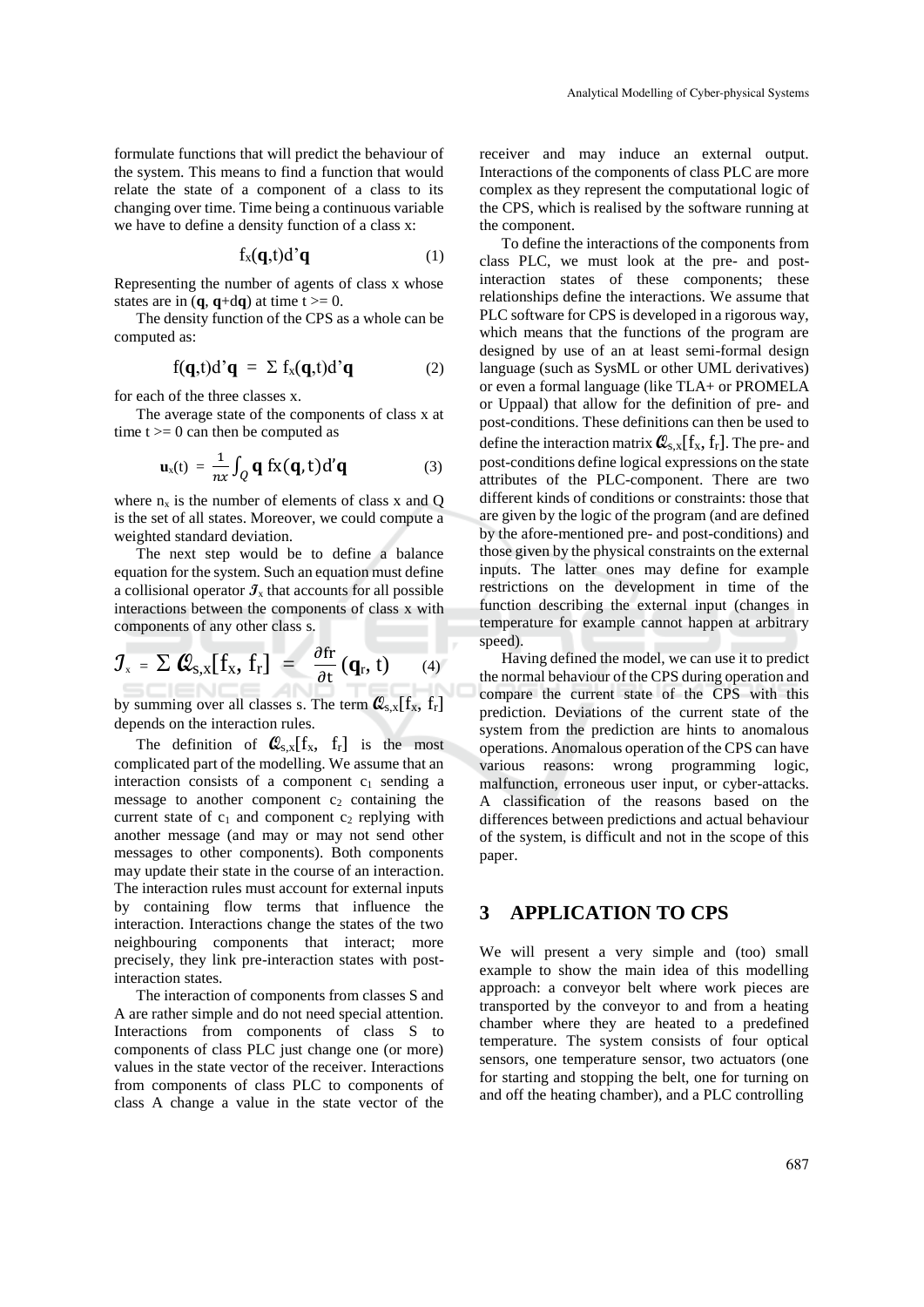

Figure 1: Experimental setup.

the setup. A more detailed description of the setup can be found in (Eigner et al., 2018). We have:

 $S = \{S_{01}, S_{02}, S_{03}, S_{04}, S_{temp}\}$  is the set of sensors,

 $A = \{a_m, a_h\}$  is the set of actuators, and

PLC =  ${plc}$  is the PLC controlling the system.

The connections between these components are shown in the interaction graph in figure 2.



Figure 2: Interaction graph.

The respective states are: for each optical sensor  $s_{oi}$  it is a binary value  $\{0,1\}$ , for the temperature sensor  $s_{temp}$  it is the last measured temperature value (a positive decimal number within a predefined range). For both actuators it is a binary value {0,1} meaning on/off. For the plc it is a vector with the last received measurements of the sensors and the states of the two actuators together with an additional value referring to the current state of the plc (idle, sending, receiving, calculating).

An example of an interaction rule is:

Interaction:  $s_{temp}$  is sending a measured temperature value x to the plc

Pre-condition: the state of  $s_{temp}$  is x

Post-conditions: the temperature attribute in the state of the plc is x

> if x is greater or equal than a fixed threshold, the heating attribute is 0 (off)

> if x is less than a fixed threshold and  $s_{02}$  is 1 (a work piece is in the heating chamber) the heating attribute is 1 (on)

Other constraints concerning the input values can be defined, too. For example, the temperature changes in time cannot happen at an arbitrary speed. This is captured by defining the maximum (and maybe minimum) gradient of the temperature curve. By applying the analytical model to this situation, we get a description of the progression in time of the state of the CPS as a whole.

**IGY PUBLICATIONS** 

## **4 DISCUSSION**

The ideas described in this paper are still in a very preliminary state and need further elaboration and application to real large cyber-physical systems. This is more a position paper that is supposed to present some interesting ideas and to foster further discussion.

So far, models of normal behaviour of a system have been created by methods of machine learning: Data is collected during assumed normal operation and a machine-learning algorithm selects features and "learns" the valid range of these features. The advantage of our model over machine-learning models is that it does not depend on a training phase that might not cover all possible situations and were one cannot really guarantee that the software works properly in all situations or that there is no attack (or effects of an attack) present during the training phase. The analytical model, on the other side, starts with the specification of the CPS and therefore encompasses all situations defined by the software. This model could even detect implementation errors.